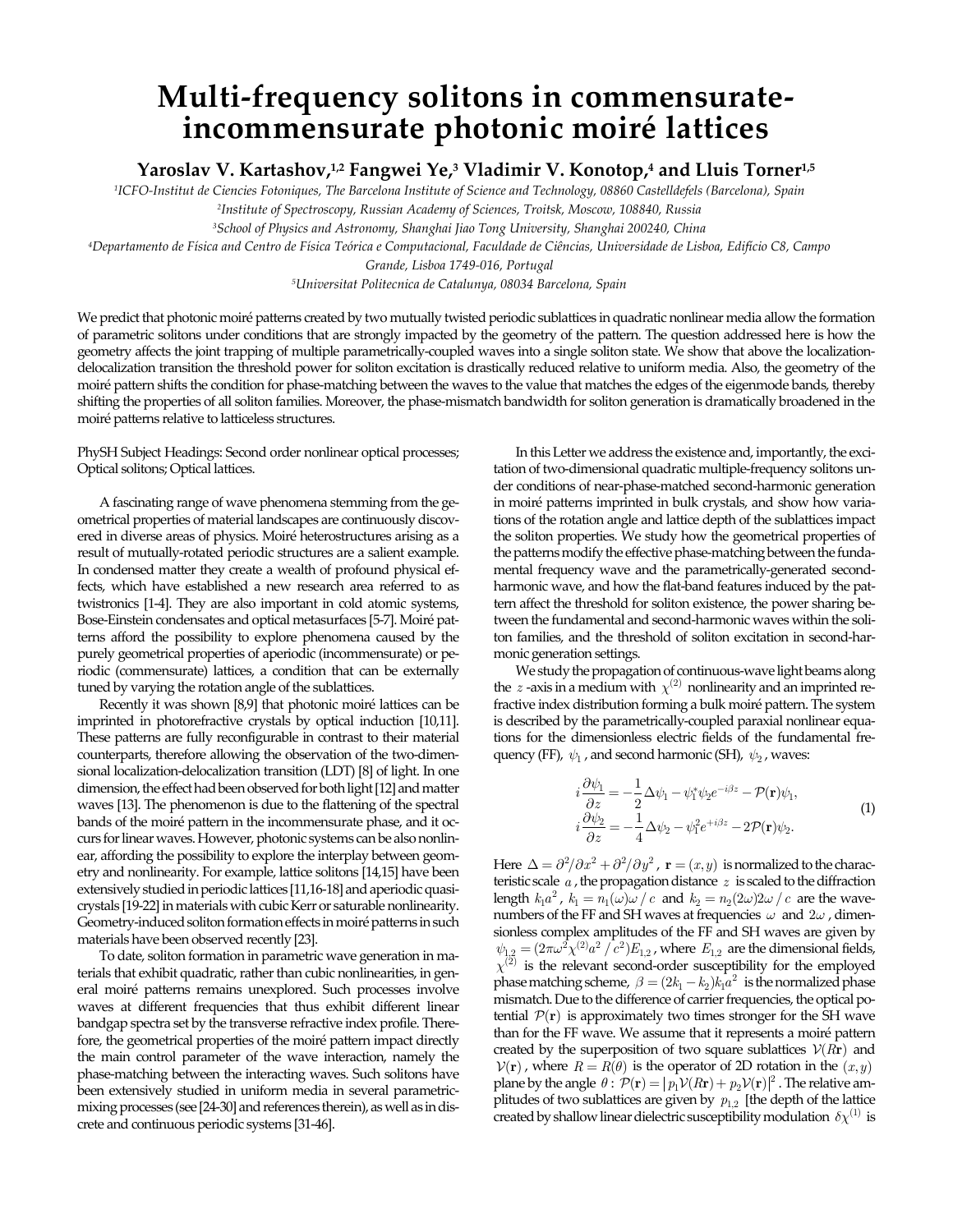$\max \mathcal{P} \sim \max(\delta \chi^{(1)}) 2\pi (\omega a / c)^2$  ], while the profile of each sublattice is given by  $V(\mathbf{r}) = \cos(\Omega x) + \cos(\Omega y)$ . Here we set  $\Omega = 2$ . Examples of moiré lattices  $\mathcal{P}(\mathbf{r})$  are presented in Fig. 1(a)-(c). When the rotation angle equals  $\theta = \arctan[2mn/(m^2 - n^2)]$ ,  $m, n \in \mathbb{N}$ , it corresponds to a Pythagorean angle associated with the Pythagorean triple  $(m^2 - n^2, 2mn, m^2 + n^2)$  and the lattice becomes exactly periodic, or commensurate [see Fig. 1(a) corresponding to  $(m, n) = (2,1)$ and Fig. 1(c) corresponding to  $(m, n) = (3, 2)$  *]*. For all other angles the lattice is aperiodic, or incommensurate [see Fig. 1(b)]. Tunable photonic moiré lattices can be readily imprinted in photorefractive crystals [7,23], including doped lithium niobate or potassium niobate crystals, as demonstrated recently [47,48]. Several techniques for critical (i.e., angle-tuning) and non-critical (e.g., temperature-tuning or QPM) phase-matching in such crystals are well-established.

The geometry of the moiré lattice impacts strongly the properties of the corresponding linear eigenmode spectrum. One peculiarity of Eq. (1) is that the FF and SH waves experience different optical potentials, thus the corresponding linear spectra are different as well. We therefore first omit the nonlinear terms in (1) and search for linear FF and SH modes as  $\psi_{1,2} = w_{1,2} e^{ibz}$ , where *b* is the propagation constant. Form-factors  $\chi_{\text{FF}} = U_1^{-1} \left[ \int \int |w_1|^4 d^2 \mathbf{r} \right]^{1/2}$  and  $\chi_{\text{SH}} = U_2^{-1} \left[ \int \int |w_2|^4 d^2 \mathbf{r} \right]^{1/2}$ , where  $U_{1,2} = \int \int |w_{1,2}|^2 d^2 \mathbf{r}$  is the power, of linear mode with largest propagation const localized mode) are plotted in Fig. 1(d),(e) as a function of the rotation angle  $\theta$  and the depth of the sublattice  $p_2$  at fixed  $p_1$ . Large (small) form-factors correspond to well-localized (delocalized) modes. Pythagorean angles correspond to deeps in  $\chi_{\text{FF}}, \chi_{\text{SH}}$ , i.e., in commensurate lattices the linear modes are always delocalized Bloch waves. Transition from delocalization (nearly zero form-factors) to localization (form-factors  $\sim$  1) occurs only in the incommensurate lattices, when  $p_2$  exceeds a critical value that notably differs for the FF  $(p_2^{\text{cr}} \sim 0.51)$  and SH  $(p_2^{\text{cr}} \sim 0.12)$  waves. An exactly incommensurate lattice can be realized only in the entire  $(x, y)$  plane. The size of a unit cell of a commensurate moiré is finite, but it tends to infinity as the twist angle approaches a non-Pythagorean one. In such limit the area of the Brillouin zone tends to zero resulting in nearly ideal flattening of the upper bands of the spectrum [illustrated in Fig. 1(h)]. The described band flattening, however, is different from the spectrum transformation in the tight-binding limit that can be achieved in periodic lattices that are deep enough [c.f. Fig. 1(f) and Fig. 1(g); note, that in Fig.  $1(g)$  the FF top band appears just below its LDT transition, while the SH wave is located well-above its LDT transition]. In the commensurate tight-binding limit no localization is possible.

To calculate the linear spectrum of an incommensurate lattice, illustrated in Fig. 1(h), we used its approximation [8] by a commensurate structure generated by a Pythagorean twist angle, approaching the non-Pythagorean one. Above the LDT threshold the top band of this approximation of incommensurate lattice (and a certain number of bands below it) becomes nearly flat [already at  $p_2 = 0.45$  the width  $\sim 0.003$  of the FF top band in Fig. 1(h) is much smaller than FF band width  $\sim 0.159$  in Fig. 1(g), while at  $p_2 = 0.7$  these band widths decrease down to  $\sim 10^{-9}$  and  $\sim 0.041$ , respectively]. In the subsequent analysis, we consider moiré patterns in which the SH wave is always above its LDT threshold, while the FF wave may be below or above its LDT threshold.



Fig. 1. Examples of moiré lattices  $P$  with  $p_2 = 0.45$  corresponding to the rotation angles  $\theta = \arctan(4/3)$  (a),  $\theta = \arctan(3^{-1/2})$  (b), and  $\theta = \arctan(12/5)$ . White arrows show primitive translation vectors  $\mathbf{e}_1 = (\pi / \Omega)[(m+n)\mathbf{i} + (m-n)\mathbf{j}]$ 

 ${\bf e}_1 = (\pi / \Omega)[(n-m){\bf i} + (m+n){\bf j}]$  of the moiré lattice. Form-factors for the FF (d) and SH (e) linear modes supported by the moiré lattices, versus  $p_2$  and  $\theta$ . Linear band structures for FF and SH waves in commensurate moiré lattices with  $\theta = \arctan(4/3)$  at  $p_2 = 0.1$  (f) and  $p_2 = 0.45$  (g). Only the top bands for both waves are shown.  $k_{x,y}$  / K are normalized Bloch momenta,  $K = \Omega[2/(m^2 + n^2)]^{1/2}$ . (h) Band structures for the FF wave in an incommensurate lattice with  $\theta = \arctan(3^{-1/2})$  at  $p_2 = 0.1$  (black dots),  $p_2 = 0.45$  (red dots), and  $p_2 = 0.7$  (green dots). To illustrate the band flattening for each  $p_2$  we subtracted from *b* the propagation constant  $b_0$  corresponding to the top of the band. In all cases  $p_1 = 0.3$ .

To elucidate the impact of such band transformations on soliton formation, we search for solutions of Eq. (1) in the form  $\psi_1 = w_1 e^{i\hbar z}$ ,  $\psi_2 = w_2 e^{i(\beta + 2\hbar)z}$ , where the propagation constants are chosen to describe coherent near-phase-matched interaction between the FF and the SH waves. The dependencies of soliton power  $U = U_1 + U_2$  on *b* are shown in Fig. 2(a) under conditions where the FF wave in the linear regime would be below the LDT threshold  $(p_2 < p_2^{\rm cr})$ , and in Fig. 2(b) for the case when the linear FF wave would be above the LDT threshold  $(p_2 > p_2^{\text{cr}})$ , both for commensurate and incommensurate lattices. They reveal the existence of critical phase mismatch  $\beta = \beta_{cr} > 0$  at which, within the accuracy of the numerical calculations, the threshold power for soliton formation vanishes (in uniform media it vanishes at  $\beta = 0$ ). For solitons whose FF and SH are both originating from the semi-infinite forbidden gap, the critical phase mismatch is given by  $\beta_{cr} = b_2^{\text{upp}} - 2b_1^{\text{upp}}$ , where  $b_1^{\text{upp}}$  and  $b_2^{\text{upp}}$  are the upper edges of the top band in the linear spectra of FF and SH waves, respectively [see Fig. 1(f)-(h)]. There exists a cutoff on propagation constant for soliton existence given by  $b_{\rm co} = (b_2^{\rm upp} - \beta)/2$  at  $\beta < \beta_{\rm cr}$  and  $b_{\rm co} = b_1^{\rm upp}$  at  $\beta > \beta_{\rm cr}$ .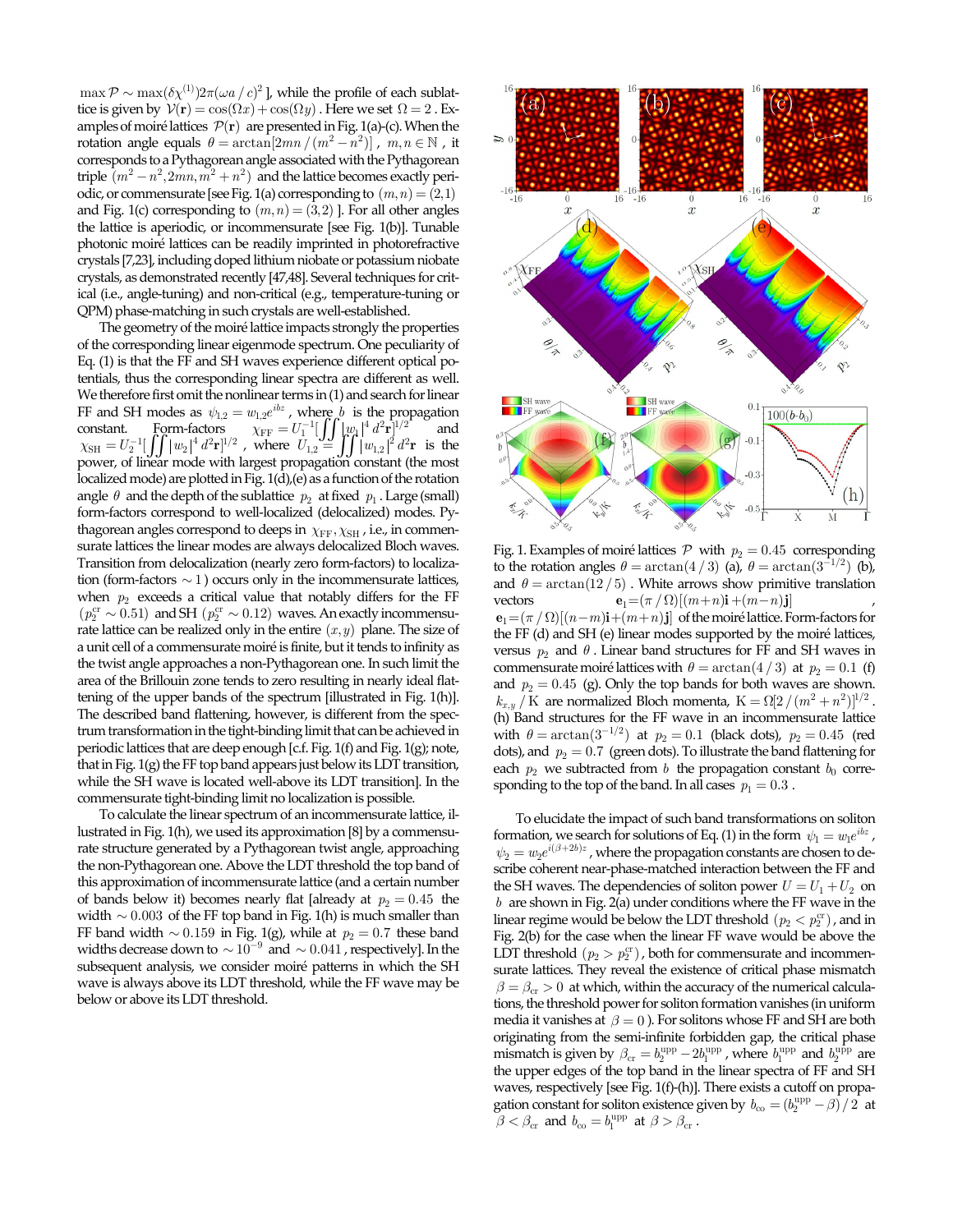When the propagation constant *b* of the soliton approaches the cutoff value and the phase mismatch is  $\beta = \beta_{cr}$ , the total phase accumulation rates  $d\phi_{1,2} / dz$  (where  $\phi_{1,2}$  are the instantaneous phases) for the FF wave (evolving  $\sim e^{ibz}$ ) and the SH wave (evolv- $\lim_{b^{10}P} \sim e^{i(\beta+2b)z}$  is simultaneously reach the upper edges  $b_1^{\text{upp}}$  and  $b^{10}$  $b_2^{\text{upp}}$  of the top bands in their respective spectra. The value  $b = b_{\text{co}}$ depends on whether the moiré lattice is commensurate or incommensurate, and whether  $p_2$  is above or below the LDT threshold. When the moiré lattice is commensurate, both waves strongly broaden, turning into the respective Bloch waves in the linear limit [an example of this behavior, at  $\beta > \beta_{cr}$ , is shown in Fig. 3(a)]. When the moiré lattice is incommensurate, above the LDT threshold in  $p_2$ both waves turn into linear modes and remain localized [see Fig. 3(b)], while below the LDT threshold for the FF wave at least one of them broadens. If  $\beta \neq \beta_{cr}$  the top edge of the band at  $b \rightarrow b_{co}$  is reached by only one of the waves (for  $\beta < \beta_{cr}$  this occurs for the SH wave, while for  $\beta > \beta_{cr}$  this occurs for the FF wave).



Fig. 2. Total soliton power *U* versus propagation constant *b* for (a)  $p_1 = 0.3$ ,  $p_2 = 0.45$  (below the LDT for the FF wave), and (b)  $p_1 = 0.3$ ,  $p_2 = 0.7$  (above the LDT for the FF wave) and different  $\beta$  values. Red curves correspond to the incommensurate angle  $\theta = \arctan(3^{-1/2})$ , open circles correspond to the commensurate angle  $\theta = \arctan(4/3)$ .  $\beta_{cr} \approx 1.2$  in (a) and  $\beta_{cr} \approx 2.42$  in (b). Fraction of power  $P_{\text{SH}}$  carried by the SH wave versus  $b$  for (c)  $p_1 = 0.3$ ,  $p_2 = 0.45$ , and (d)  $p_1 = 0.3$ ,  $p_2 = 0.7$  and commensurate angle  $\theta = \arctan(4/3)$ . The curves in (c) correspond to  $\beta = 2.5$ , 1.21, 0.5 from bottom to top. The curves in (d) correspond to  $\beta = 3.5$ , 2.75, 2.45, 2, 1.5 from bottom to top. We truncated the curves at  $\beta \approx \beta_{cr}$  in (c), (d) very close to cutoff because their behavior in that region depends critically on the value of  $\beta$ , which is only known numerically (i.e., with limited accuracy).

The above result is accompanied by a qualitative change of the power sharing between the FF and the SH waves in the soliton. Figures 2(c),(d) show the fraction of power carried by the SH wave  $P_{\rm SH} = U_2/U$  as a function of *b* for a commensurate lattice (the dependencies are qualitatively similar in the incommensurate case). At  $\beta < \beta_{cr}$  the SH dominates near the cutoff, while at  $\beta > \beta_{cr}$  the FF dominates. A remarkable result is that near  $\beta = \beta_{cr}$  the ratio  $P_{SH}$  is approximately constant for all propagation constants (for the particular value of *b* chosen in the plot, it varies a bit only very near cutoff,

but we warn that such variation is due to the unavoidable limited accuracy in the determination of  $\beta_{cr}$ ), resembling the rigorous self-similarity rule that occurs at exact phase-matching  $\beta = 0$  in the latticeless case [30,49]. Therefore, the moiré lattice, through the bandgap spectrum that it imposes, changes the conditions of the phase matching, shifting phase-matching to the value  $\beta = \beta_{cr}$ , where the threshold power for soliton existence vanishes. The difference in the  $U(b)$ curves for commensurate and incommensurate lattices is most pronounced close to cutoff, when solutions extend across the lattice and experience the details of the refractive index landscape (its periodicity or aperiodicity), especially at  $\beta > \beta_{cr}$  and below the LDT threshold. Far from the cutoff, solutions shrink to the central lattice spot in both periodic and aperiodic lattices [Fig. 3(c)]. As concerns the stability of the obtained solutions, they are stable when  $dU/db > 0$ . As visible in the plot, such positive slope is fulfilled by the families depicted in Fig. 2(a),(b), except for one small branch in panel (a).



Fig. 3. Profiles of the FF and SH (insets) parts of the soliton supported by the commensurate moiré lattice with  $\theta = \arctan(4/3)$  at  $b = 1.011$  (a), and the incommensurate moiré lattice with  $\theta = \arctan(3^{-1/2})$  at  $b = 1.011$  (b) and  $b = 1.5$  (U = 4.418) (c). In all cases  $p_1 = 0.3$ ,  $p_2 = 0.7$ ,  $\beta = 4 > \beta_{cr}$ .

Band flattening induced by the geometry of the moiré lattice dramatically impacts the behavior of the power threshold for soliton existence as illustrated in Fig. 4 comparing  $U_{\text{th}}(\beta)$  curves below [Fig. 4(a)] and above [Fig. 4(b)] the LDT for commensurate and incommensurate moiré lattices. For direct comparison, with blue dashed lines we show the existence cone within which solitons exist in uniform media. One can see that moiré lattices above the LDT drastically reduce the threshold power for soliton existence, especially at  $\beta > \beta_{\rm cr}$  (thus, at  $\beta - \beta_{\rm cr} \approx 2.6$  and  $p_2 = 0.7$  maximal over all angles power threshold in the lattice  $\max_{\theta} U_{\text{th}} \approx 0.28$  is much smaller than threshold  $U_{\text{th}} \approx 15.2$  in a uniform medium; the same holds true for  $\beta - \beta_{cr} < 0$ , and also that they greatly expand the phase-mismatch bandwidth where solitons exist, and hence can be excited, at a given power level. At fixed  $p_2$  the  $\beta_{cr}$  values are close for commensurate and incommensurate lattices and are not distinguishable on the scale of Fig. 4(a),(b). While at  $\beta < \beta_{cr}$  the power thresholds are nearly identical in commensurate and incommensurate structures, they differ strongly at  $\beta > \beta_{cr}$ . This occurs even below the LDT threshold in  $p_2$  [Fig. 4(a)], but is most pronounced above it [Fig. 4(b)]. Indeed, the commensurate lattice supports only delocalized linear modes, so the FF wave strongly expands near cutoff, while the total power always remains above the minimal threshold value, similarly to 2D lattice solitons in Kerr media [15]. In contrast, in the incommensurate lattice, above the LDT soliton solutions transform into linear localized modes at cutoff and therefore their power vanishes. As a result, the threshold power varies with the angle [see Fig. 4(c) for the  $U_{\text{th}}(\theta)$  dependence below the LDT threshold and Fig. 4(d) for this dependence above the LDT threshold].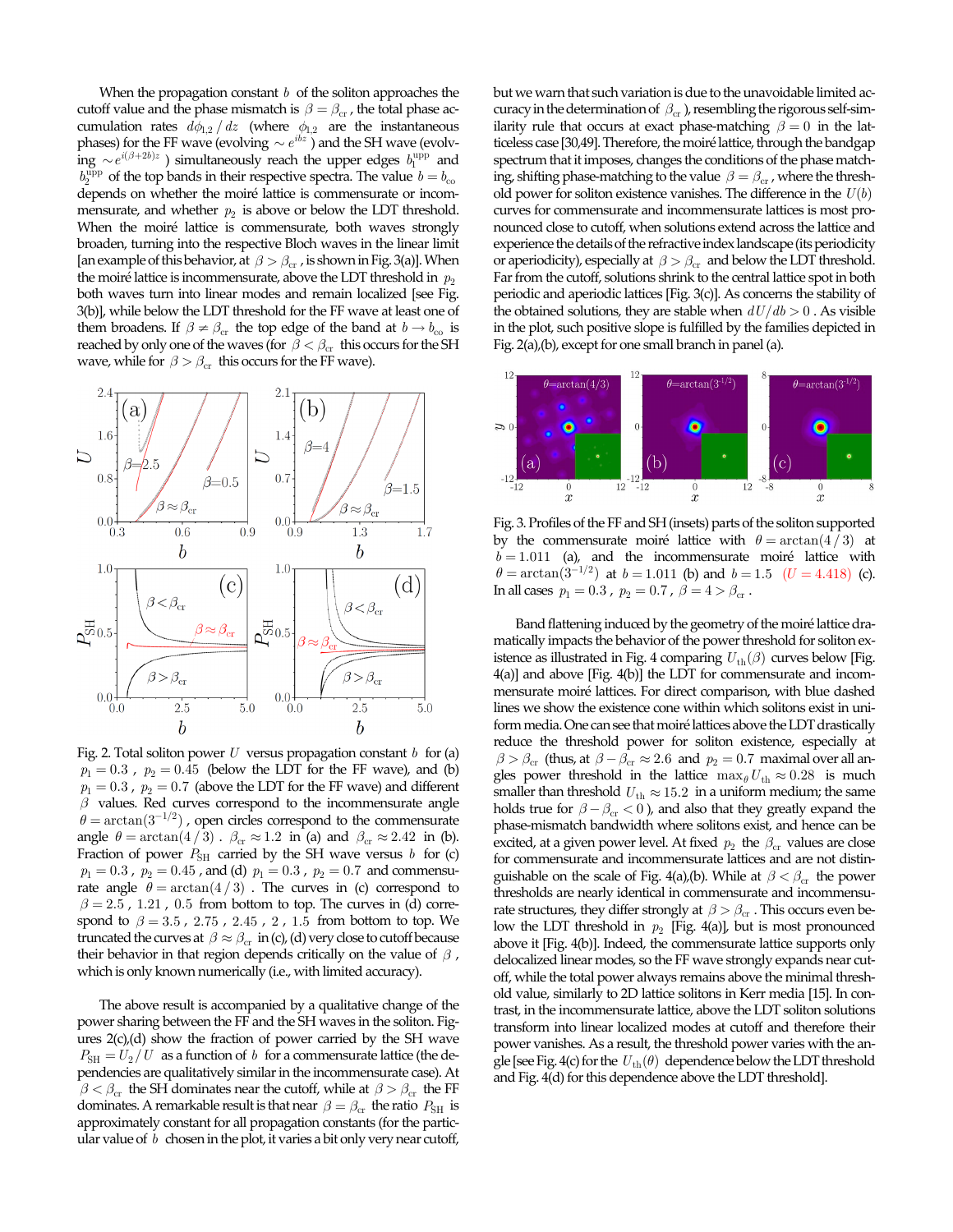

Fig. 4. Threshold power for soliton existence  $U_{\text{th}}$  versus phase mismatch  $\beta$  in commensurate [black dots,  $\theta = \arctan(4/3)$  ] and incommensurate [red dots,  $\theta = \arctan(3^{-1/2})$  ] moiré lattices below the LDT threshold for the FF wave at  $p_1 = 0.3$ ,  $p_2 = 0.45$  (a) and above the LDT threshold at  $p_1 = 0.3$ ,  $p_2 = 0.7$  (b). The blue dashed lines in (a), (b) depict the existence cone for solitons in uniform media.  $U_{\text{th}}$  versus rotation angle  $\theta$  below the LDT threshold for the FF wave at  $p_1 = 0.3$ ,  $p_2 = 0.45$ ,  $\beta = 3.5 > \beta_{cr}$  [note that the minima are not zeros] (c) and above the LDT threshold at  $p_1 = 0.3$ ,  $p_2 = 0.7$ ,  $\beta = 5 > \beta_{cr}$  (d). At values of  $\beta$  well below  $\beta_{cr}$  the threshold power rapidly increases with increase of  $\beta_{cr} - \beta$ and is nearly independent of the angle  $\theta$ .

As parametric solitons are typically excited experimentally in second-harmonic generation schemes, i.e., using FF inputs only, it is important to elucidate the excitation dynamics. Thus, we solved Eq. (1) with the input conditions  $\psi_1|_{z=0} = a_1 e^{-r^2}$ ,  $\psi_2|_{z=0} = 0$ . Figure 5 compares approximate soliton content *S* , defined as a ratio of the power *U* contained in the eventually excited parametric soliton within a ring of radius  $r_S = 2\pi / \Omega$  at sufficiently large distance and the input power  $U|_{z=0}$  (carried only by the FF wave). The dependence  $S(\beta)$  illustrates the obtained phase-mismatch bandwidth corresponding to the dynamical soliton excitation. For direct comparison we also show the  $S(\beta)$  dependence in a uniform medium (open circles) [49]. One can see that even below the LDT threshold (i.e., at  $p_2 < p_2<sup>cr</sup>$  for the FF wave), in the moiré lattice the bandwidth at  $U \big|_{z=0} = \pi/2$  is comparable with that obtained in a uniform medium at  $U|_{z=0} = 10\pi$ . In other words, the power required for similarly efficient soliton excitation is reduced by more than order of magnitude in moiré structure. The phase-mismatch bandwidth expands with  $U|_{z=0}$  and always remains larger in the incommensurate structure in comparison with the commensurate one [compare Fig. 5(b) with 5(a)]. As expected, above the LDT threshold the bandwidth expands even further because the diffraction for the FF wave is drastically reduced.



Fig. 5. Soliton content *S* versus  $\beta$  in commensurate (a) and incommensurate (b) moiré lattices below the LDT threshold for the FF wave at  $p_1 = 0.3$ ,  $p_2 = 0.45$ , for input FF power  $U|_{z=0} = \pi/2$  (green circles) and  $U|_{z=0} = 2\pi$  (blue pentagons). For comparison, the plots also show the *S*( $\beta$ ) dependence for uniform media at  $z \to \infty$  and  $U\big|_{z=0} = 10\pi$  (open circles).

In conclusion. the geometrically-induced localization properties of moiré patterns impact strongly the existence and excitation conditions of quadratic multi-frequency solitons. Under suitable conditions the threshold for soliton excitation is drastically reduced, and the corresponding phase-mismatch bandwidth is largely enhanced. Remarkably, this is the case even in moiré patterns in which only one of the interacting waves propagates under conditions above its LDT. Here we addressed second-harmonic generation configurations, but we anticipate that the uncovered insight is relevant for all self-trapping mechanisms mediated by parametric wave-mixing processes.

## **References:**

- 1. R. Bistritzer and A. H. MacDonald, "Moiré bands in twisted double-layer graphene," Proc. Natl Acad. Sci. USA **108**, 12233 (2011).
- 2. S. Carr, D. Massatt, S. Fang, P. Cazeaux, M. Luskin, E. Kaxiras, "Twistronics: Manipulating the electronic properties of two-dimensional layered structures through their twist angle," Phys. Rev. B **95**, 075420 (2017).
- 3. Y. Cao, V. Fatemi, S. Fang, K. Watanabe, T. Taniguchi, E. Kaxiras, P. Jarillo-Herrero, "Unconventional superconductivity in magicangle graphene superlattices," Nature **556**, 43 (2018).
- 4. Z. Zheng, Q. Ma, Z. Bi, S. de la Barrera, M.-H. Liu, N. Mao, Y. Zhang, N. Kiper, K. Watanabe, T. Taniguchi, J. Kong, W. A. Tisdale, R. Ashoori, N. Gedik, L. Fu, S.-Y. Xu, P. Jarillo-Herrero, "Unconventional ferroelectricity in moiré heterostructures," Nature **588**, 7836 (2020).
- 5. A. Gonzalez-Tudela, J. I. Cirac, "Cold atoms in twisted-bilayer optical potentials," Phys. Rev. A **100**, 053604 (2019).
- 6. L. J. O'Riordan, A. C. White, T. Busch, "Moiré superlattice structures in kicked Bose-Einstein condensates," Phys. Rev. A **93**, 023609 (2016).
- 7. G. W. Hu, A. Krasnok, Y. Mazor, C. W. Qu, A. Alu, "Moire hyperbolic metasurfaces," Nano Lett. **20**, 3217 (2020).
- 8. P. Wang, Y. Zheng, X. Chen, C. Huang, Y. V. Kartashov, L. Torner, V. V. Konotop, F. Ye, "Localization and delocalization of light in photonic moiré lattices," Nature **577**, 42 (2020).
- 9. C. Huang, F. Ye, X. Chen, Y. V. Kartashov, V. V. Konotop, L. Torner, "Localization-delocalization wavepacket transition in Pythagorean aperiodic potentials," Sci. Rep. **6**, 32546 (2016).
- 10. N. K. Efremidis, S. Sears, D. N. Christodoulides, J. W. Fleischer, M. Segev, "Discrete solitons in photorefractive optically induced photonic lattices," Phys. Rev. E **66**, 046602 (2002).